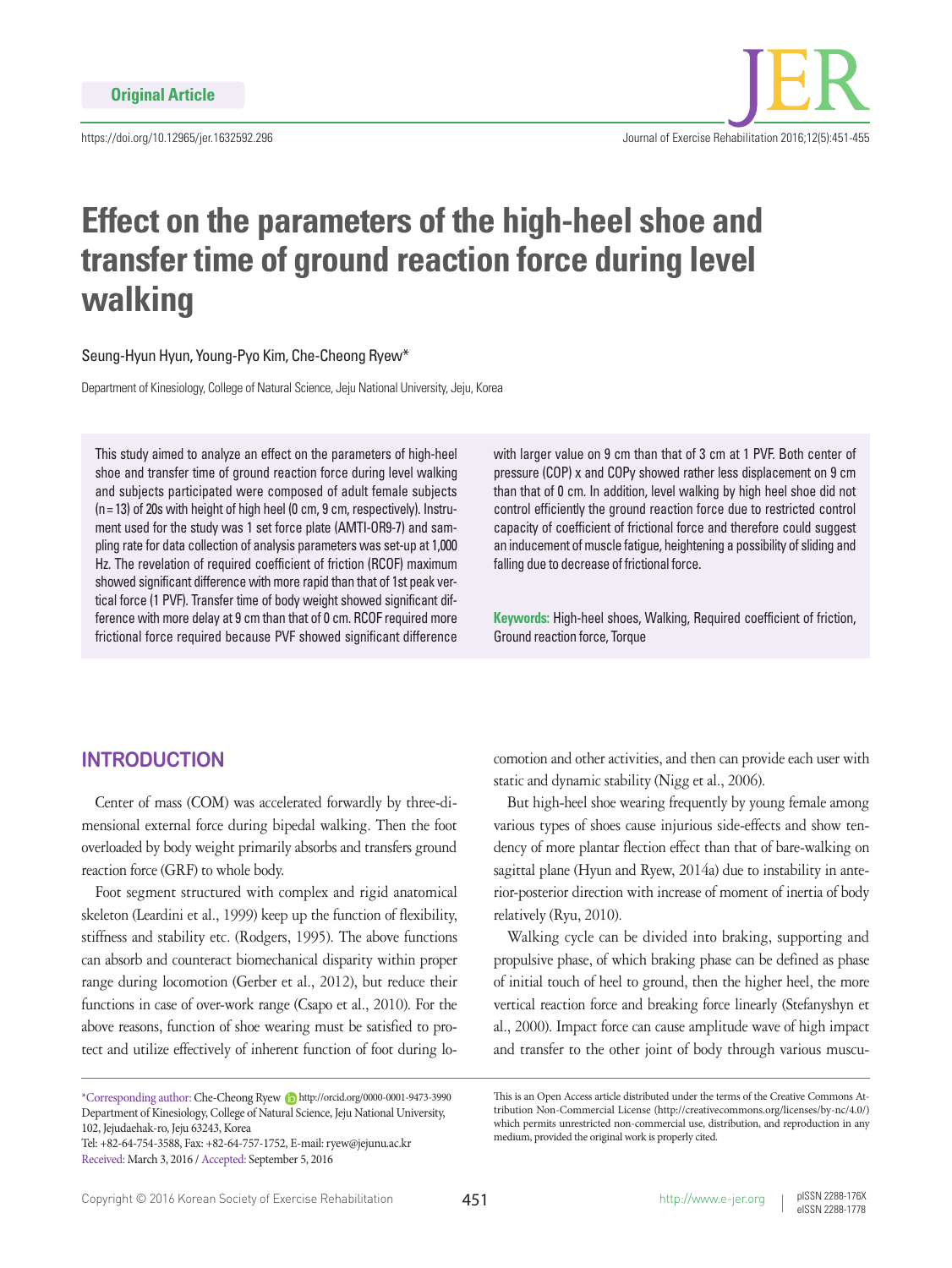larskeletal system and then an impact amplitude cumulated can increase dynamic-load to body (Voloshin and Loy, 1994). Ryu (2009) designed the time coordination system used with max generating-time mechanism to analyze cause of Knee flection, inward-rotation of tibia, abduction of foot in functions of lower leg and reported that higher heel showed proper time-coordination mechanism due to low max generating-time mechanism than that of lower heel.

Gerber et al. (2012) regarded lateral  $(M_x)$ , anterior-posterior (My) rotation of GRF components as oscillation, and then various injuries can be generated during movement of foot segment, which can damage the function of center of pressure (COP). That is, higher heel height, the more function of cognitive sensory of vertical height at touch-down of next 1 step can be deteriorated (Hyun and Ryew, 2014c).

Overloaded COP distribution of midpost foot due to structural shape for part of fore part of shoe (Corrigan et al., 1993; Mandato and Nester, 1999; Morag and Cavanagh, 1999) could cause discomfort and plantar fasciitis and suggested possibility generating potential injuries as falling and sprain.

Like the former, In spite of problems of wearing of high heel, young female continuously prefer to wear due to not only more align closely to vertical direction of center of gravity of body but also provide longer length of lower leg viewing from frontal plane. Therefore considering the above, this study necessary to analyze the quantitative difference of transfer time between max peak amplitude for variable; peak vertical force (PVF), loading rate, free torque  $(T_z)$ , required coefficient of friction (RCOF) inducing sliding and falling related with COP displacement and provide basic materials for optimum height of heel shoes and dynamic stability during female's level walking.

## **MATERIALS AND METHODS**

#### **Subject**

Subjects participated were composed of adult female subjects (n = 13; mean age,  $24.15 \pm 2.54$  years; mean height,  $166.41 \pm 2.28$ cm; mean body weight,  $58.75 \pm 8.36$  kg) of 20s with height of high heel (0 cm, 9 cm, respectively) and had habit of nonwearing over heel height of 3 cm.

### **Experimental procedure**

Height of 9 cm (shoe) and 0 cm (bare foot) were selected to analyze kinetic variables according to wearing of high heel shoe during level walking. All subjects were prohibited from wearing



**Fig. 1.** Coordinates of the ground reaction force (GRF) measurement system (Mx, My, and Mz, moment about the vertical axis).

of socks to prevent errors data and coefficient of frictional force. Force plate (AMTI-OR9-7, AMTI, Watertown, MA, USA) was aligned with walking pathway after fixation and setting on the same level. When each subject was practiced repeatedly with high heel (9 cm) to keep eye's aiming of 45° forwardly during walking, experiment data was collected for 10 sec. Each experiment was performed walking of 2 times on the force plate with sampling ratio of 1,000 Hz. Coordinate setting-up of force direction of force plate and experiment set-up was the same with (Fig. 1).

#### **Analysis and process of data**

PVF was normalized by subject's body weight and loading rate of impact was calculated with normalized PVF (Munro et al., 1987). That is, loading rate was calculated by vertical reaction force over 50 N minus 1 PVF/time applied after touch-down on force plate right foot during walking.

$$
loading rate = \frac{1 \text{ PVF-F50}^+}{\Delta t}
$$

RCOF was defined as value of medial-lateral GRF (ML GRF) and anterior-posterior GRF (AP GRF) divided by PVF, RCOF in ML direction and RCOF in AP direction was in the same line with (Asaka et al., 2002; Burnfield and Powers, 2007; Cooper et al., 2008).

$$
RCOF = \frac{\sqrt{(ML\ GRF)^2 + (AP\ GRF)^2}}{PVF}
$$

First of all,  $COP_x$  and  $COP_y$  of  $COP$  for  $T_z$  was calculated and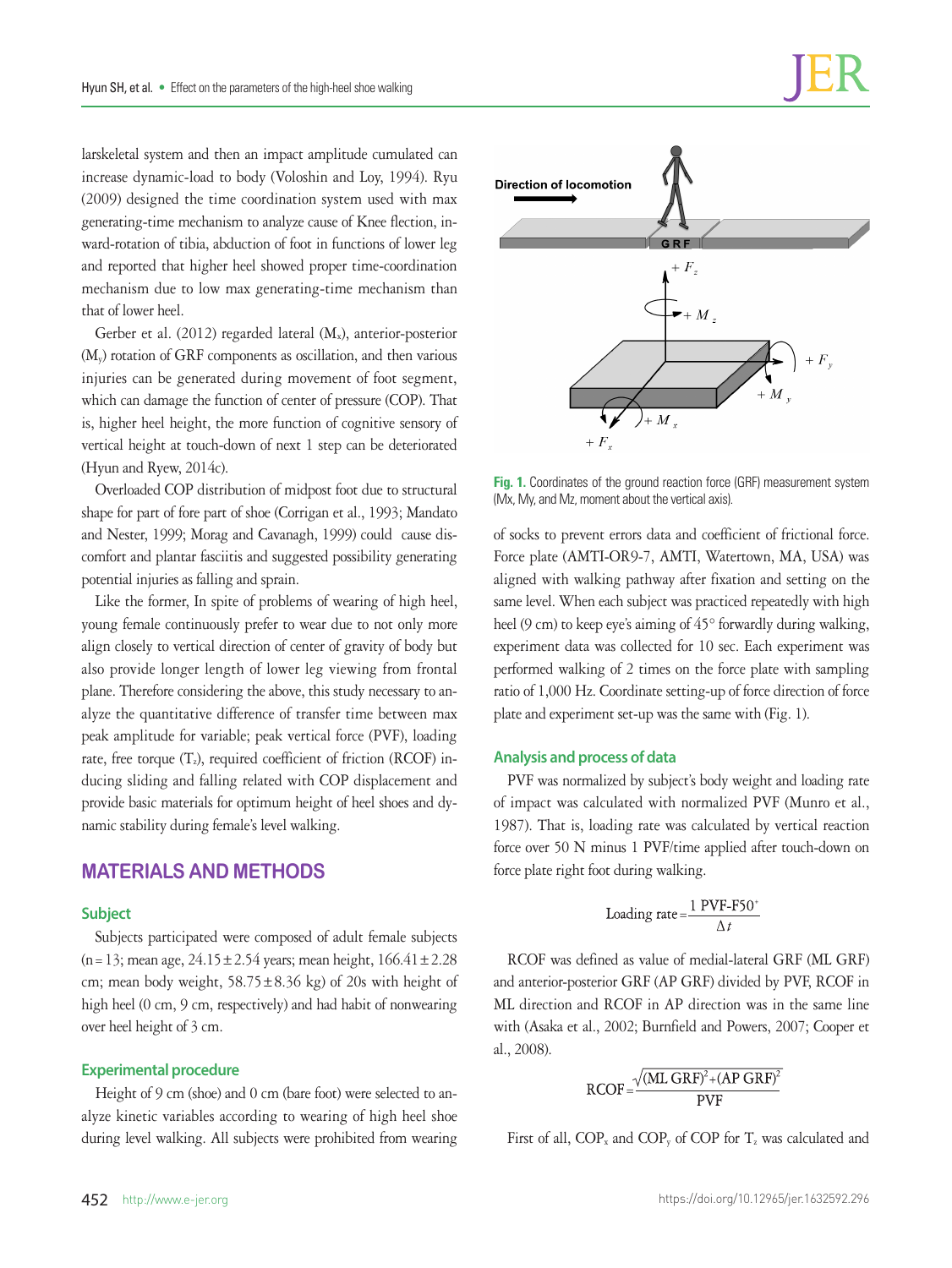followed  $COP_x = -M_y - F_x \times d_z / F_z$  for COP location in ML,  $COP_y =$  $-M_x-F_v\times d_z/F_z$  for COP location in AP. Then, after fixing (reference point) the location of COP generated at angle of initial touchdown, displacement of location during supporting phase was calculated with absolute value.

 $T_z = M_z + (F_x \times COP_y) - (F_v \times COP_x)$ 

 $d_z$ : vertically downward location (Z=0) from origin point of force plate

First, mean±standard deviation for all variance calculated with PASW Statistics ver. 18.0 (SPSS Inc., Chicago, IL, USA), second, paired *t*-test was processed according to heel height (0 cm [bare foot], 9 cm [shoes]) and third, transfer time for GRF was interpreted with 2-way analysis of variance of parameters of GRF×heel height. *Post hoc* test (Duncan) was treated in case of showing significant difference at *P*<0.05.

# **RESULTS**

### **Change of transfer time**

Analysis variables were as with the transfer time between GRF parameters, 1 PVF, 2 PVF, RCOFmax, elapsed time during supporting phase respectively (Table 1).

Transfer time showed significant difference with the more delay in 9 cm than that of 3-cm heel height  $(F = 12.320, P < 0.001)$  and also transfer time between parameters in GRF showed significant difference. Result of post hoc test, appearance of RCOFmax showed significant with the shortest of all parameters  $(F = 891.134,$  $P < 0.001$ ).

#### **Change of GRF parameters according to heel height**

Parameters from GRF during supporting phase of gait were as with the 1 PVF, 2 PVF, and average value of parameters (Table 2). PVF showed significant difference with the more in 9 cm than

**Table 1.** Variance analysis on occurrence time during stance phase between 0 cm bare foot and 9 cm (unit: sec)

| Section        | Heel height      |                  |                  | Source       |         | P-value       | Post hoc                          |
|----------------|------------------|------------------|------------------|--------------|---------|---------------|-----------------------------------|
|                | 0 cm (bare foot) | 9 cm (shoe)      | Total average    |              |         |               |                                   |
| 1st PVF        | $0.155 \pm 0.04$ | $0.161 \pm 0.03$ | $0.158 + 0.04$   | Н            | 12.320  | $< 0.001$ *** | $9 \text{ cm} > 0 \text{ cm}$     |
| 2nd PVF        | $0.496 \pm 0.03$ | $0.546 \pm 0.05$ | $0.521 \pm 0.05$ |              |         |               |                                   |
| Stance phase   | $0.650 \pm 0.06$ | $0.693 \pm 0.07$ | $0.061 \pm 0.07$ |              | 891.134 | $< 0.001$ *** | RCOF > Fz1 > Fz2 ><br>stance time |
| <b>RCOFmax</b> | $0.042 \pm 0.01$ | $0.079 \pm 0.01$ | $0.671 \pm 0.02$ |              |         |               |                                   |
| Total average  | $0.336 + 0.25$   | $0.370 + 0.26$   | $0.353 + 0.25$   | $H \times T$ | 0.974   | 0.408         | $\overline{\phantom{a}}$          |

Values are presented as mean± standard deviation.

PVF, peak vertical force; RCOFmax, required coefficient of friction maximum; H, heel heights of the main effect; T, time of the main effect; H× T, interaction 0 cm and 9 cm in gait. \*\*\**P*< 0.001.

| <b>Table 2.</b> Ground reaction force parameters during stance phase between 0 cm and 9 cm |  |  |
|--------------------------------------------------------------------------------------------|--|--|
|--------------------------------------------------------------------------------------------|--|--|

|                |                                 | Heel height      |                  |       |               |
|----------------|---------------------------------|------------------|------------------|-------|---------------|
| Section        | Parameter                       | 0 cm (bare foot) | 9 cm (shoe)      |       | $P$ -value    |
| <b>RCOFmax</b> | <b>RCOF</b>                     | $0.25 \pm 0.06$  | $0.29 \pm 0.06$  | 1.611 | 0.120         |
| 1 PVF          | PVF (N/BW)                      | $1.05 \pm 0.08$  | $1.21 \pm 0.13$  | 3.847 | $< 0.001$ *** |
|                | Loading rate (N/BW/sec)         | $7.42 \pm 2.61$  | $8.38 \pm 4.31$  | 0.689 | 0.497         |
|                | <b>RCOF</b>                     | $0.13 \pm 0.05$  | $0.16 \pm 0.04$  | 1.993 | 0.058         |
|                | Free Torque (N-m)               | $-0.38 \pm 1.22$ | $-0.78 \pm 1.21$ | 0.832 | 0.414         |
| 2 PVF          | PVF (N/BW)                      | $1.10 \pm 0.07$  | $1.12 \pm 0.10$  | 0.556 | 0.583         |
|                | <b>RCOF</b>                     | $0.14 \pm 0.03$  | $0.17 \pm 0.03$  | 2.132 | $0.043*$      |
|                | Free Torque (N-m)               | $2.14 \pm 1.32$  | $1.36 \pm 0.79$  | 1.814 | 0.082         |
| Average        | <b>RCOF</b>                     | $0.14 \pm 0.02$  | $0.13 \pm 0.02$  | 0.668 | 0.510         |
|                | Medial-lateral COP ABS (cm)     | $1.91 \pm 1.32$  | $1.29 \pm 0.98$  | 1.364 | 0.185         |
|                | Anterior-posterior COP ABS (cm) | $7.97 \pm 3.18$  | $6.65 \pm 3.80$  | 0.959 | 0.347         |

Values are presented as mean± standard deviation.

RCOF, required coefficient of friction; RCOFmax, RCOF maximum; PVF, peak vertical force; BW, body weight; COP, center of pressure; ABS, absolute value. \**P*< 0.05. \*\*\**P*< 0.001.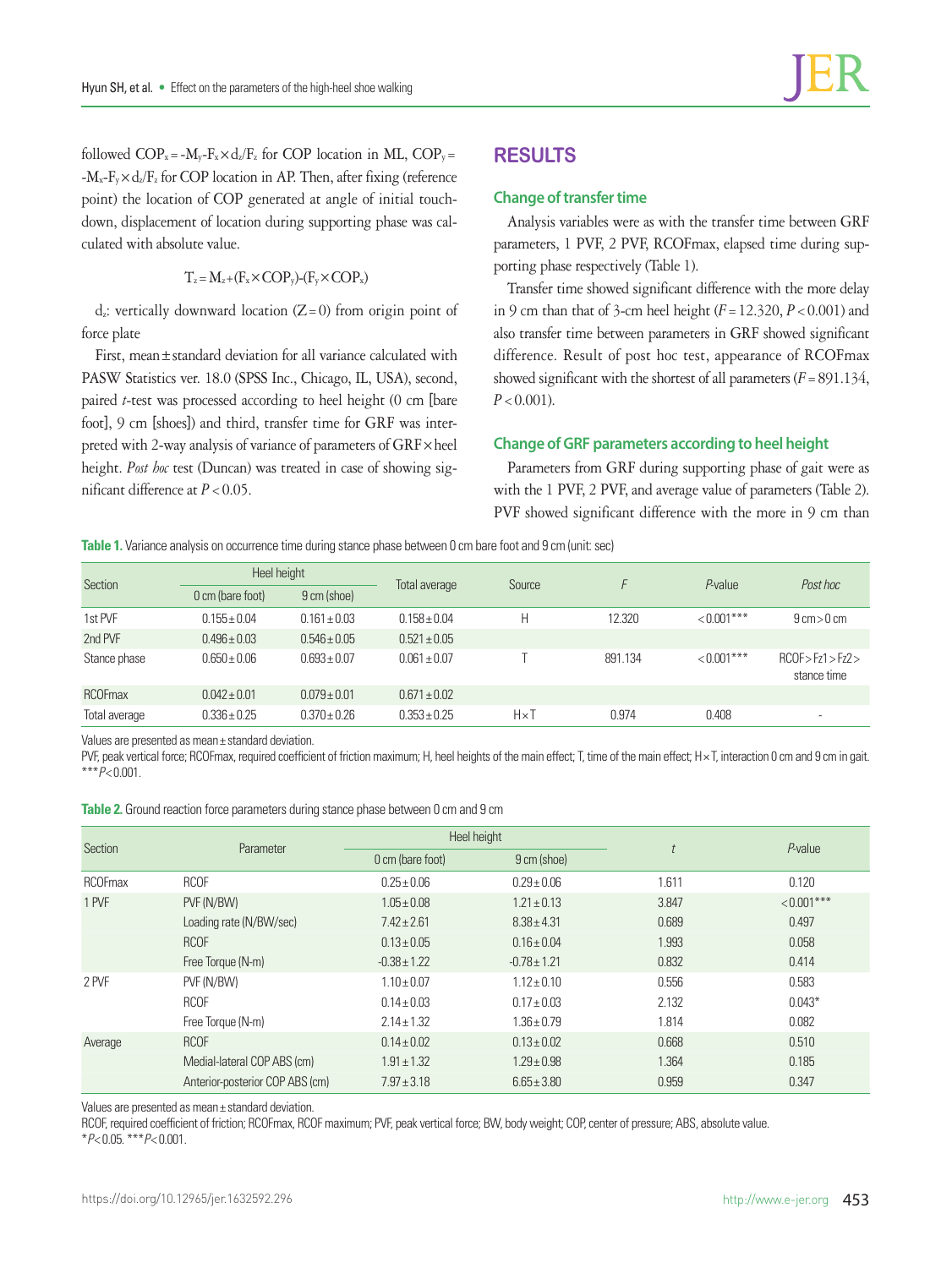that of 0 cm of heel height  $(P < 0.001)$ , but did not show in loading rate, RCOF,  $T_z$  at 1 PVF. PVF and torque did not show but RCOF showed significant difference with the more value in 9 cm than that of 0 cm during supporting phase of gait  $(P < 0.05)$ .

Tz showed significant difference with the more rotational force at 0 cm than that of 9 cm, but did not show in parameters of RCOF, COPx, COPy, respectively.

## **DISCUSSION**

The duration which can be minimize stresses acting on foot and its muscularskeletal system is supporting phase among all phases of gait cycle (Gefen et al., 2001). But in case of wearing high heel shoe, excessive impact on ankle due to cognition error of exact touch-down distance to ground at heel touch-down by hyper-plantar flexion of ankle joint can be generated (Hyun and Ryew, 2014c).

PVF and load rate in this study showed the greater in 9 cm than that 0 cm, and particularly total time elapsed showed 0.650 sec in 0 cm and 0.693 sec in 9 cm respectively, but, transfer time for 1 PVF showed similar result. Therefore it was considered that gait wore high heel of 9 cm generated the greater load rate. While  $T_z$ at 1 PVF showed -0.38 N-m of 0 cm, and -0.78 N-m of 9 cm, showed 2.14 N-m of 0 cm and 1.36 N-m of 9 cm at 2 PVF respectively.

Inward rotation of tibia to longitudinal axis can be generated when ankle joint was pronated to the subtalar joint during locomotion (Ryu, 2010). But because pronation and inward rotation of tibia according to increase of heel height can be generated concurrently, the greater movement of high heel shoe in lower leg showed than that of not (Gajdosik et al., 1999). On the basis of the above view, it was considered to compensate on the instability of locomotion when inward and outward rotation of tibia resulted from inversion and eversion can cause an interaction effect influencing on knee joint due to hyper-plantar flexion of ankle joint during gait with high heel shoe (Lundberg et al., 1989).

COP variable of this study analyzed only during supporting phase, and calculated absolute mean value of change of displacement from touch down to take off of COP after propulsive phase. The result did not show significant difference according to heel height, but showed less change of displacement on 9 cm than that of 0 cm in both COPx and COPy. Proper change in displacement of COP could not only reduce and control the velocity of COP but also induced efficient gait during propulsive phase (Hyun and Ryew, 2014b), but relative minute range of displacement at high

heel of 9 cm suggested a failure of function on the posture control during gait.

That is, it may say that muscle fatigue could be cumulated as with increase of instability by the loss of control function in locomotion velocity (Ebbeling et al., 1994; Gefen et al., 2002; Valentini et al., 2009).

Calculation of RCOF was divided with vertical components of ML GRF and AP GRF, and RCOF showed greater value on high heel of 9 cm than that of 0 cm during both 1 PVF and 2 PVF due to increase of ML GRF and AP GRF in case of 9 cm. The above result can be explained with an interaction of material and environmental factor, friction coefficient of floor and sensory of neuromuscular function which may cause injuries of sliding and falling etc. (Hanson et al., 1999; Redfern and Dipasquale, 1997; Strandberg and Lanshammar, 1981; Tang and Woollacott, 1998).

Gait by high heel shoe divided as environmental factor can be regarded as important factor of frictional coefficient for structural problem of shoes, and also ratio of falling injury can be high due to more narrow area of touch down relative to gait of touch down by the sole of a foot to ground by arch type of midsole in case of bare foot.

Also transfer time showed faster at RCOFmax than in case of 1 PVF, and showed the shorter time in the transfer time than that of absorption time of impact to the body. Therefore gait of high heel shoe could not control efficiently the GRF and then increased the possibility of injuries of sliding and falling, and muscle fatigue due to decrease of the control ability of frictional coefficient.

When considering the above, It is important to select proper height of heel in female walking, but rather more to consider design of shoes of material and shape in course of manufacturing.

# **CONFLICT OF INTEREST**

No potential conflict of interest relevant to this article was reported.

## **REFERENCES**

- Asaka T, Saito H, Yoshida N, Urakami D, Kamada K, Fukushima J. Relationship between the required coefficient of friction and gait initiation in young adults on a low friction floor. J Phys Ther Sci 2002;14:33-39.
- Burnfield JM, Powers CM. The role of center of mass kinematics in predicting peak utilized coefficient of friction during walking. J Forensic Sci 2007;52:1328-1333.

Cooper RC, Prebeau-Menezes LM, Butcher MT, Bertram JE. Step length